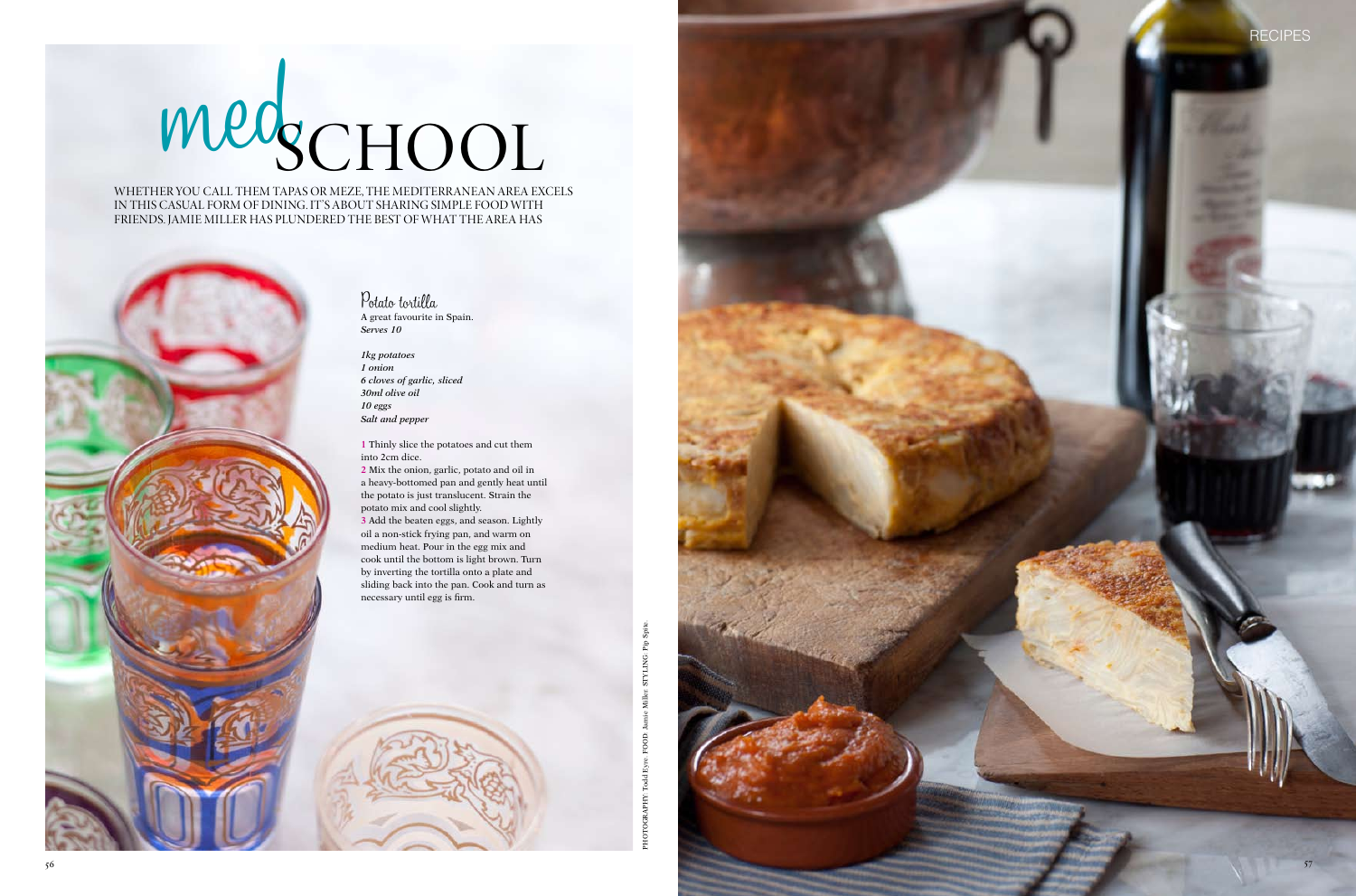## Kahawai croquettes

These are so moreish that you will need to factor this in when serving at parties. You need to start making this the night before. *Makes 20*

### *Bechamel sauce*

*1 onion 3 cloves of garlic*

### *Croquettes*

*100g flour 100g butter 1 litre milk 1 bay leaf 50g butter*

*3 onions, thinly sliced with the grain 3 cloves of garlic 2 Tbs thyme, fresh if possible 1kg kahawai, deboned, skinned 250g defrosted frozen peas 50g Italian parsley, chopped Salt and pepper*

*Flour 1 egg*

# **RECIPES**



*1 cup milk*

# Capsicum and tomato salad with sherry vinegar Simple food needs the best ingredients. Seek out perfectly ripe tomatoes. *Serves 4*

*5 red capsicums 2 onions 2 heads garlic 1 sprig thyme 1 Tbs ground cumin 12 small vine-ripened tomatoes 50g Italian parsley 100ml extra virgin olive oil 100ml sherry vinegar Sea salt Basil leaves, to garnish*

**1** Put whole capsicums, onions, garlic and thyme in a roasting pan. Brush with a little oil and roast at 200°C until onions are soft. Remove and put into a bowl with the pan juices. Cover with cling film; let cool. **2** Peel and deseed the capsicums; cut into large pieces and place in a bowl. Peel onions, chop into quarters, add to bowl. Pop the garlic cloves out of their skins and lightly crush with a fork; add to capsicums. Strain the pan juices and add to capsicums. Mix well and arrange capsicums, onions and garlic in an ovenproof dish.

**3** Halve tomatoes. Add olive oil, sherry vinegar and sea salt. Toss and arrange over the capsicums. Bake at 200°C for 5-10 minutes to soften the tomatoes. Garnish with basil.

# Sardine and semi-dried tomato croutons

The secret to the success of this recipe, which is really only a matter of assembly, is to use the best sardines you can find. *Serves 6*

*6 toasted wholegrain croutons 30 semi-dried tomatoes 6 basil leaves 6 artisan baby sardines Sea salt Extra virgin olive oil*

**1**. Arrange on each crouton a layer of semidried tomatoes and basil. Top with another layer of semi-dried tomatoes before topping with a baby sardine. Garnish with sea salt and olive oil. Serve immediately.

*Panko breadcrumbs (Japanese breadcrumbs, available at supermarkets) Salt and pepper*

**1** To make the bechamel sauce, sweat the onion and garlic in a little butter. Add flour and cook until blonde. Add scalded milk and bay leaf; cook to thicken on low heat. Strain and cool.

**2** For the croquettes, sweat the onion, garlic and thyme in butter until translucent. Cool, then add kahawai, peas and parsley. Add enough bechamel to bind, then season with salt and pepper before refrigerating overnight.

**3** Using wet hands, roll the croquette mixture in golf ball-sized rounds and try to make the surface as smooth as possible. Dredge in flour. Make an egg wash by whisking the egg and milk together. Dip croquettes into the egg wash, then into a plate of breadcrumbs.

**4** Deep-fry in vegetable oil at 175°C until golden brown. Drain well on paper towels. Sprinkle with seat salt.

**5** Serve with lemon and garlic mayonnaise.



# Warm beetroot and chevre salad *Serves 4-6*

*200g chevre 25ml extra virgin olive oil 25ml cream 50g micro coriander 4 cooked beetroot, cut into wedges*

*Habanera vinaigrette 1 dried habanera chilli 50g brown sugar 100ml sherry vinegar 200ml olive oil 2 Tbs good wholegrain mustard*

**1** Whip chevre in a food processor until smooth. Add oil and cream; pulse to mix. **2** Spread chevre on an ovenproof serving plate. Set aside.

**3** To make the vinaigrette, soak chilli in cold water until soft. Wear gloves to remove seeds and veins. Puree with all ingredients in a blender until homogenised. **4** Dress the beetroot in the vinaigrette. Season and bake until warm. **5** Bake chevre at 175°C for two minutes. Arrange beetroot over top. Toss coriander with vinaigrette; scatter over beetroot. Top with warm liquid from beetroot dish.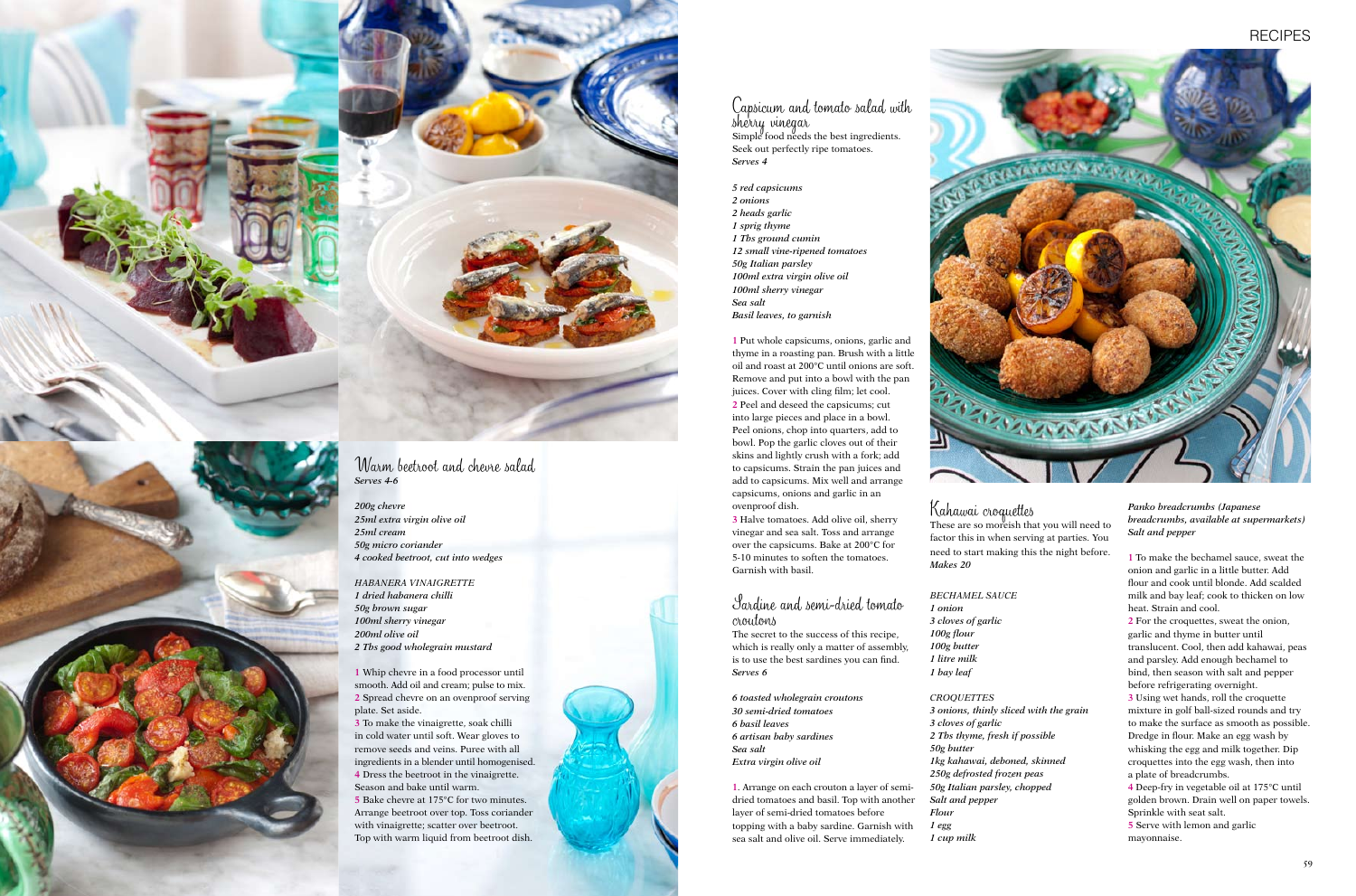



Spanish-style prawns with romesco sauce Finger food at its most satisfying. *Serves x*

*2 capsicums, cut in half, seeds removed 4 tomatoes 6 cloves of garlic, unpeeled 5 Tbs hazelnuts, roasted, peeled 5 Tb almonds, roasted 1 Tb ground cumin 10ml sherry vinegar 50ml extra virgin olive oil 1 litre white wine 1 onion, peeled, cut in half 10 peppercorns 1 stick of celery 1 bay leaf 1kg blanched prawns*

**1** To make the romesco sauce, lightly rub the capsicums, tomatoes and garlic with oil and roast at 220°C until the skins blister. Discard skins and combine flesh with the hazelnuts, almonds, cumin and vinegar in a food processor. Slowly add the extra virgin olive oil, process until the texture should be slightly coarse. Refrigerate. **2** Make a court bouillon by putting the white wine, 1 litre water, onion, peppercorns, celery and bay leaf into a saucepan and bring to a simmer. Add the

prawns and simmer until cooked. This should take 2-5 minutes. Remove the prawns and refresh in ice water. Drain and serve on ice with romesco sauce.

# Anchovy, potato and green beans

Anchovies are an acquired taste; this simple tapas dish is a good way to do just that. *Serves 4*

*200g good-quality marinated white anchovies 8 small waxy potatoes, such as pink firs or Jersey Bennes, boiled, peeled 250g green beans, frenched, blanched 25g Italian parsley*

*50ml pickled lemon vinaigrette*

**1** Combine all ingredients in a bowl, toss and arrange on serving platter.

*Pickled lemon vinaigrette 100ml champagne vinegar 200ml olive oil 2 Tbs wholegrain mustard 50g soft brown sugar Zest of 2 pickled lemons (slice off zest removing all pith)*

**1** Put all ingredients except one lemon in a blender and process until homogenised. Julienne zest of the other lemon then add.

# Lamb cutlets with paprika pate and salsa verde

The humble lamb cutlet becomes the star of a meze table with the pate and salsa verde pairing. *Serves 4-6*

*500g Frenched lamb rack 100g pate (store bought is fine) 7 slices prosciutto, thinly sliced 100g pork caul (ask your butcher to source this) Olive oil Butter 1 garlic clove Small bunch of thyme 50g Italian parsley, stalks removed 1 clove of garlic 50ml chardonnay vinegar 60ml extra virgin olive oil 2 Tbs roasted ground cumin Sea salt*

**1** Trim the lamb rack into seven cutlets. Lay cutlets cut side up and spread a 15g slice of pate on top of each one. You should cut the pate to approximately the same size as the lamb. Roll each cutlet, wrapping the pate and the lamb. This should leave most of the pate and meat covered with the lamb bone sticking out the top.